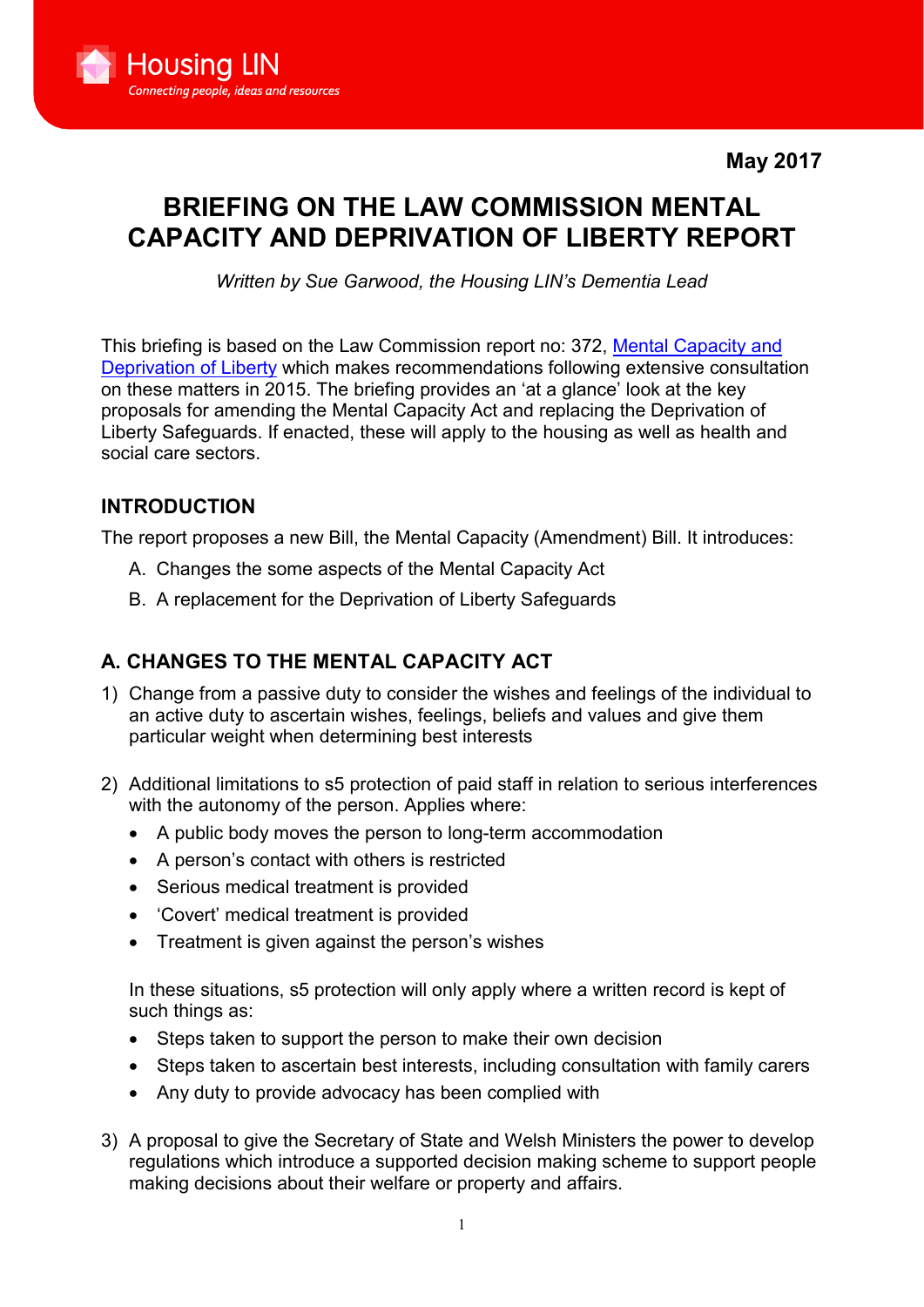# B. REPLACEMENT OF DEPRIVATION OF LIBERTY SAFEGUARDS

#### 1) Introduction of Liberty Protection Safeguards

- Applies to "arrangements" for enabling care and treatment that give rise to a deprivation of liberty, not the care and treatment itself
- Applies from age 16
- Applies in any setting or multiple settings
- Comprises:
	- o Assessment of capacity to agree to arrangements and makes allowance for fluctuating capacity
	- $\circ$  Assessment to ascertain if person is of "unsound mind" medical assessment
	- o Assessment to ascertain if arrangements necessary and proportionate to prevent harm to self or others (replaces best interests assessment)
- Must be a minimum of two assessors who are independent of each other
- Requirement in Recommendation 15 to consult with amongst others –anyone engaged in caring for the person or interested in their welfare, anyone named by the person and any LPA, EPA or court-appointed deputy, unless impractical or inappropriate to do so
- Following assessments and recommendation to authorise, an independent review by someone not involved in day to day care or treatment to ascertain whether:
	- o Conditions for authorisation are met
	- o Referral is needed to an Approved Mental Capacity Professional (AMCP)
- AMCP approval required where:
	- $\circ$  Person is objecting to arrangements
	- $\circ$  Main reason for the deprivation of liberty is based wholly or mainly on risk of harm to others
- Power to refer to AMCP subject to AMCP's acceptance
- Where conditions met, authorisation of DoL by Responsible Body:
	- $\circ$  If in hospital, hospital manager
	- o If continuing care, CCG
	- o Elsewhere, the responsible local authority based on ordinary residence rules
- Approved Mental Capacity Professional
	- $\circ$  Replaces Best Interests Assessor similar to Approved Mental Health Professional – checks proposed authorisation
	- $\circ$  Different from IMCA IMCA advocates on behalf of the person or provides support to appropriate person
	- o Must use own professional judgement, must meet the person if at all possible and can consult key individuals in the person's life
	- o Authorisation by the Responsible body can go ahead if the AMCP has given written approval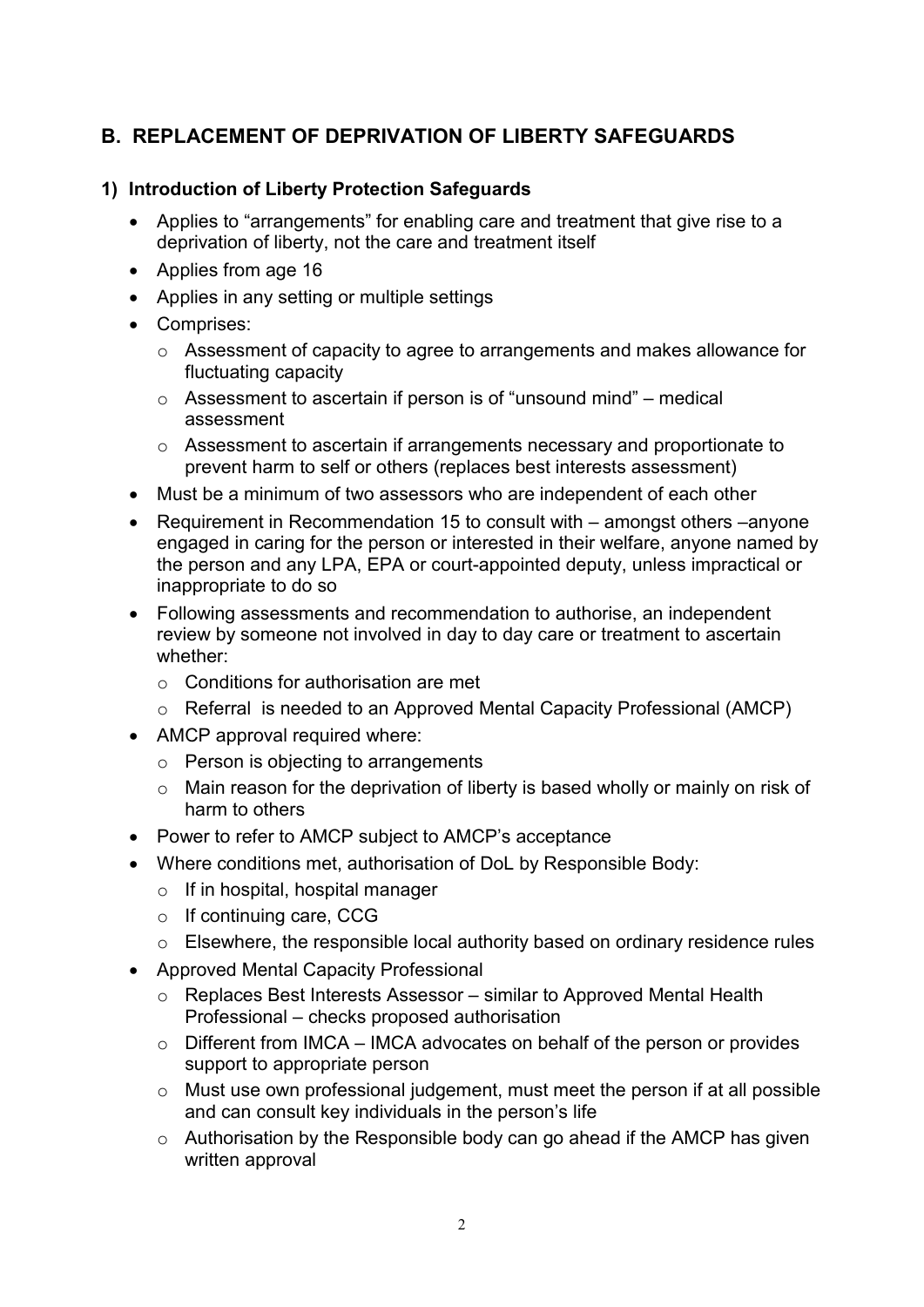- **Safeguards** 
	- $\circ$  Reviews can be undertaken alongside review of care plan; timing should be specified in authorisation record but must take place in other specified circumstances
	- $\circ$  Advocacy from the start either directly for the person or for the appropriate person if one has been appointed
	- $\circ$  Right of legal challenge to be made by appropriate person or advocate  $$ currently to Court of Protection; in the future, possibly tribunals. Advisable to refer to AMCP first if not previously involved

#### 2) In addition

- No change in definition of deprivation of liberty remains as set out in Article 5 ECHR to enable case law changes
- New proposal that people can give advance consent to being deprived of their liberty under specified circumstances thus avoiding the need for authorisation
- Holders of LPAs or deputies cannot consent to arrangements that give rise to a deprivation of liberty
- New tort of unlawful deprivation of liberty against private care providers (care homes and hospitals specified with provision for additional bodies to be specified in regulations)
- Likelihood of updated Code of Practice
- Proposal to amend Coroners and Justice Act 2009 so that authorised Deprivations of Liberty do not automatically require referral to coroner
	- $\circ$  But new arrangements have come into force from 3<sup>rd</sup> April anyway, as outlined in the words of the Ministry of Justice "*In these cases an inquest will still be required if the person died before Monday 3 April 2017. However, for any person subject to a DoLS authorisation who dies on the 3rd, or any time after, their death need not be reported to the coroner unless the cause of death is unknown or where there are concerns that the cause of death was unnatural or violent, including where there is any concern about the care given having contributed to the persons death."*

#### 3) No mention of tenancies

- Although views regarding capacity to sign tenancies or leave them unsigned were invited during the consultation, this area is not covered in the report.
- Court of Protection Guidance and other information on this matter may be found [here](https://www.housinglin.org.uk/Topics/type/Mental-Capacity-Act-and-tenancies/)

## **Note**

The views expressed in this paper are those of the author and not necessarily those of the Housing Learning and Improvement Network. These bullet points are based on the author's understanding of the proposals.